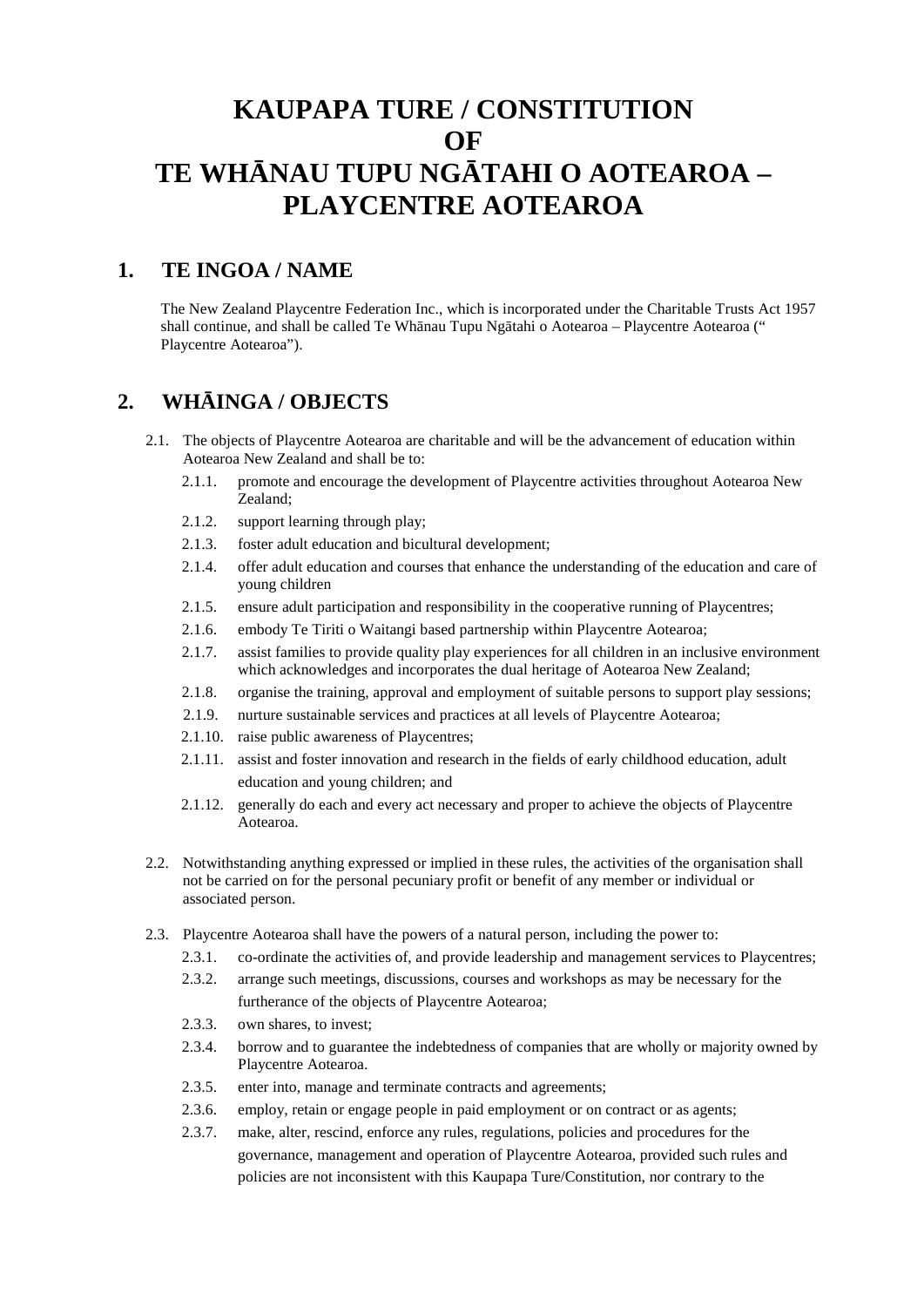Charitable Trusts Act or any other law

- 2.3.8. produce, develop, create own licence or otherwise exploit, use and protect intellectual property;
- 2.3.9. raise, receive, hold and administer funds in the form of levies, donations, legacies and bequests, and funds arising from other sources, for the benefit of Playcentre Aotearoa;
- 2.3.10. acquire by purchase, lease or as otherwise necessary and convenient, real estate, buildings and rooms for the carrying out of Playcentre activities, and to hold, improve, lease, sell or otherwise dispose of same;
- 2.3.11. prepare and publish such pamphlets, books and resources as may be considered necessary;

# 3. **WHAKAM TAU / PHILOSOPHY**

- 3.1. Playcentre Aotearoa is a family organisation which:
	- 3.1.1. empowers adults and children to work, play, learn and grow together;
		- honours Te Tiriti o Waitangi and celebrates people's uniqueness;
		- values and affirms adults as the first and best educators for their children
			- so that wh nau are strengthened and communities enriched.
- 3.2. Playcentre Aotearoa acknowledges Te Tiriti o Waitangi as the founding document of Aotearoa New Zealand.
- 3.3. Within Playcentre Aotearoa, T ngata Whenua and T ngata Tiriti work in partnership and shall be given the same rights, privileges and responsibilities.
- 3.4. Principles of partnership and bicultural development require Playcentre Aotearoa to:
	- 3.4.1. organise its affairs within the cultural tikanga/protocols of T ngata Whenua and T ngata Tiriti;
	- 3.4.2. be diligent in identifying and keeping open all avenues leading to common ground;
	- 3.4.3. recognise, value and share each other's knowledge, wisdom and experience;
	- 3.4.4. promote inclusive practices; and
	- 3.4.5. foster equitable collaboration between T ngata Whenua and T ngata Tiriti.

### **4. WHAKAHAERENGA/ORGANISATION**

- 4.1. Playcentre Aotearoa shall consist of:
	- 4.1.1. Playcentres: amalgamated into Playcentre Aotearoa and any such Centre that applies, meets requirements and is endorsed by the Trustee Board;
	- 4.1.2. R  $p$  M ori: as recognised by Te Whare Tikanga M ori;
	- 4.1.3. Associate Life Members: persons previously awarded life membership by Playcentre Associations;
	- 4.1.4. National Life Members: persons previously awarded life membership by New Zealand Playcentre Federation Inc., and persons on whom life membership is conferred in accordance with clause 4.2.
- 4.2. Playcentre Aotearoa may confer the rare and special honour of National Life Membership in recognition of a substantial contribution to Playcentre by:
	- 4.2.1. Te Whare Tikanga M ori or T ngata Tiriti House submitting a proposal for National Life Membership in writing to the Trustee Board at least sixteen (16) weeks before an Annual Meeting;
	- 4.2.2. forwarding copies of such a proposal, within two (2) weeks for consideration by Playcentres and  $R$  p  $M$  ori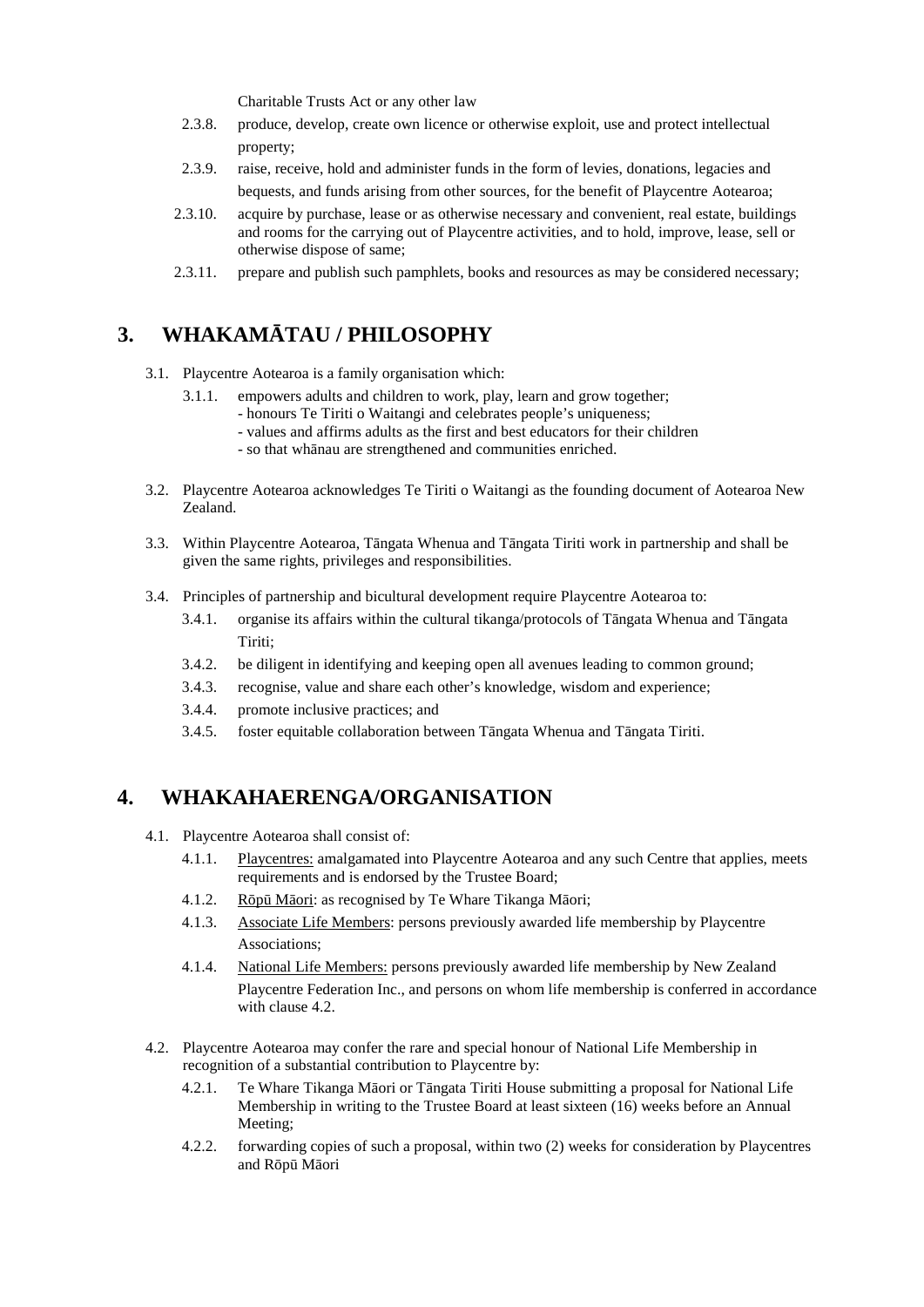- 4.2.3. agreement of 80% of Playcentres and 80% of R  $\,p\,$  M ori, by postal or electronic ballot, to award Life Membership; and
- 4.2.4. presenting National Life Membership at the Annual General Meeting.
- 4.3. Termination/ Resignation
	- 4.3.1. any Playcentre,  $R \nabla p \nabla M$  ori, Associate Life Member or National Life Member may voluntarily resign from Playcentre Aotearoa by giving notice in writing;
	- 4.3.2. the Trustee Board may revoke the membership of a Playcentre or  $R$  p  $M$  ori if it believes that it is in the best interests of Playcentre Aotearoa on the basis of (a) persistent failure to comply with the Kaupapa Ture/Constitution and/or policies and procedures of Playcentre Aotearoa or (b) actions that have damaged, or had the potential to damage, the reputation and/or/standing of Playcentre. The Trustee Board shall notify the relevant Playcentre or  $R$  p M ori in writing of the reasons for the proposed termination of membership and the Playcentre or  $R$  p M ori shall have a six (6) week period to respond. The Trustee Board shall consider any response and make a final decision whether to terminate the membership of the Playcentre or  $R<sub>p</sub>$  M ori, or not.
- 4.4. In the event of the resignation of, or termination of membership of a Playcentre or R  $\bar{p}$  M ori, the Trustee Board shall decide how to apply the assets of the Playcentre or  $\overline{R}$  p M ori. The individuals involved in that Playcentre or  $R$  p  $M$  ori shall have no right to use the name "Playcentre" and shall have no claims on the assets of Playcentre Aotearoa.

# **5. WHARE T KARO / PLAYCENTRES**

- 5.1. A centre providing opportunities for children and adults to learn and grow together, may join Playcentre Aotearoa and use the name Playcentre, when it:
	- 5.1.1. upholds the philosophy of Playcentre Aotearoa;
	- 5.1.2. abides by the Kaupapa Ture/Constitution, policies and procedures of Playcentre Aotearoa;
	- 5.1.3. is organised, equipped and managed on a cooperative basis by the wh nau/adults of the tamariki/children attending that centre, and supervised at least in part by the wh nau/adults of those tamariki/children;
	- 5.1.4. applies the principle of partnership inherent in Te Tiriti o Waitangi;
	- 5.1.5. provides a safe and stimulating learning environment which acknowledges and incorporates the dual heritage of Aotearoa New Zealand;
	- 5.1.6. enrols children from birth to six (6) years old, providing that children under the age of two and a half  $(2\frac{1}{2})$  are accompanied by an adult;
	- 5.1.7. provides at least one (1), and not more than five (5), half-day sessions per week for any one child; a child may attend only one (1) session a day;
	- 5.1.8. provides play in groups not exceeding thirty (30) tamariki/children.
	- 5.1.9. works under an approved supervision plan and maintains a ratio of at least one (1) adult for every five (5) children on session; and
	- 5.1.10. participates in Playcentre Aotearoa adult education programmes
- 5.2. Parents/wh nau and caregivers of children enrolled in a Playcentre are centre members
	- 5.2.1 Playcentres may nominate life members of their centre in accordance with their own policies and procedures, and if ratified such life members will be centre members even though they may not have children enrolled in that Playcentre.
	- 5.2.2 All members and anyone engaged in paid or voluntary work on behalf of the centre must abide by the Kaupapa Ture/Constitution, and the policies and procedures of Playcentre Aotearoa.
- 5.3. Persons shall cease to be members by
	- 5.3.1. voluntary resignation
	- 5.3.2. their child ceasing to attend sessions at the Playcentre
	- 5.3.3. a decision of the centre committee, after due process, to revoke membership on the grounds of misconduct, persistent disruption to the operation of Playcentre or failure to comply with the policies of the Playcentre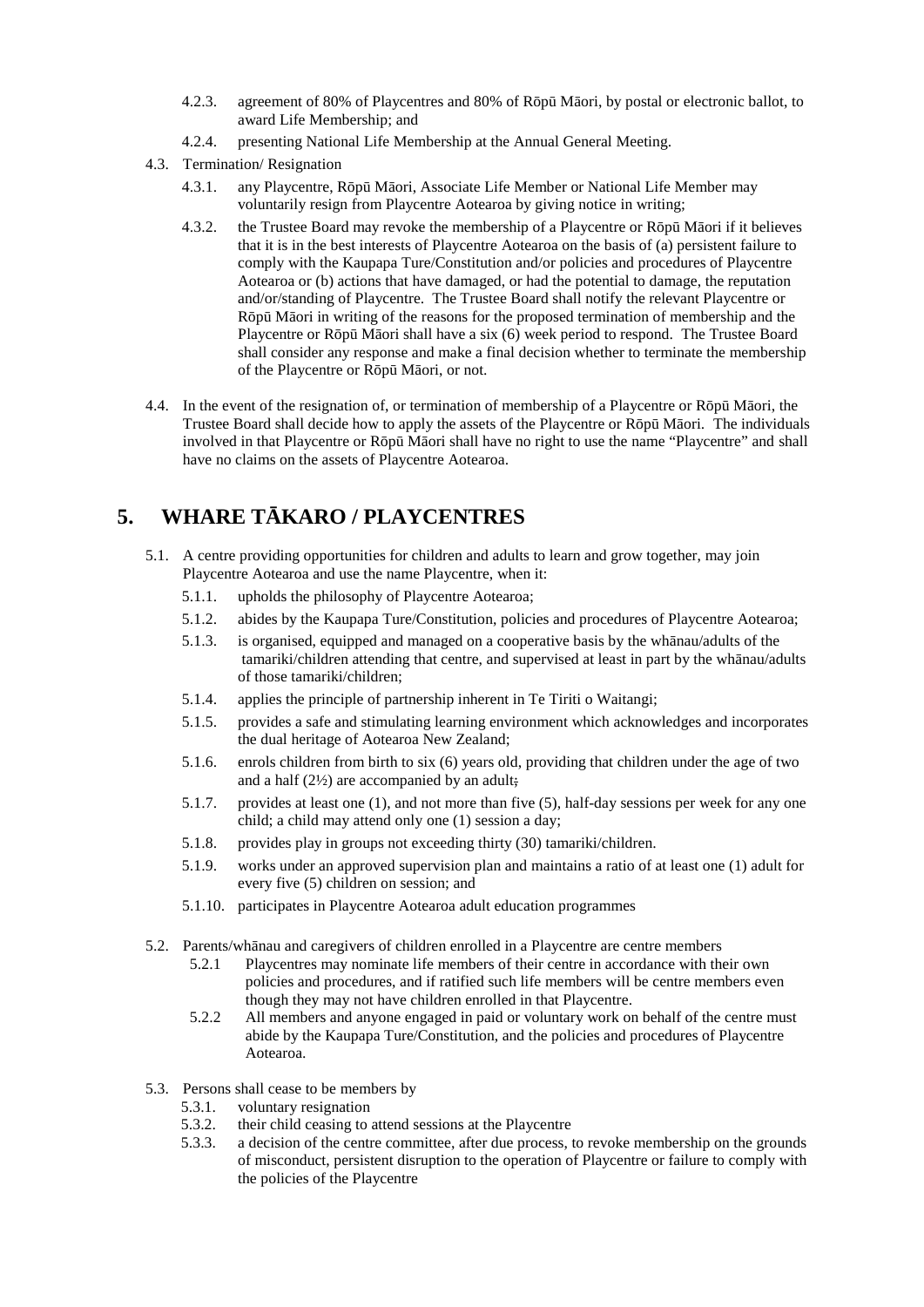- 5.4. Each Playcentre shall be responsible for:
	- 5.4.1. nurturing and empowering a community of learners within the context of Playcentre Aotearoa philosophy; conducting play sessions for groups of children and participating in workshops, courses and discussions for adults;
	- 5.4.2. co-operatively managing the Playcentre in accordance with the policies and procedures of that Playcentre and of Playcentre Aotearoa; developing an annual centre management plan and budget, determining fees and undertaking fundraising as required to avoid operating at a deficit; keeping accurate financial records;
	- 5.4.3. being an active member of Playcentre Aotearoa by :
		- i. maintaining good communication and contributing to the development of national policies and programmes with Playcentre Aotearoa;
		- ii. receiving guidance and support from Playcentre Aotearoa management;
		- iii. paying such levies as may be set by the Annual Meeting of Playcentre Aotearoa;
		- iv. keeping such records as may be required for the effective management/operation of the Playcentre;
		- v. being innovative, creative and responsive to the needs of its community.
- 5.5. Recess / Closure of Playcentres:
	- 5.5.1. any Playcentre may choose to go into recess by following the recess procedure determined by the Trustee Board and ratified at a General Meeting;
	- 5.5.2. in the event of a Playcentre going into recess, Playcentre Aotearoa shall hold all assets of the Playcentre in trust for an agreed period of up to two (2) years; if during the recess period there is community interest/support in reforming the Playcentre, and the Trustee Board grants approval for reformation, the assets held in trust shall be handed over to the new group;
	- 5.5.3. if after the agreed recess period no group has expressed a desire to reform, the Playcentre will be deemed closed and Playcentre Aotearoa shall retain the assets unless a formal commitment to return some or all assets to its community exists.
- 5.6 Representatives to General Meetings (and including T ngata Tiriti House and Te Whare Tikanga Māori) will be determined by an election process according to each house's protocols that have regard to geographical and other representational principles

# **6. NG TAKIW / REGIONS**

Playcentre Aotearoa will be organised regionally to provide support to centres.

# **7. TE WHARE TIKANGA M ORI**

- 7.1. A group of representatives who are T ngata Whenua and members of R  $p$  M ori, known as Te Whare Tikanga M ori, is a governance body in Playcentre Aotearoa.
- 7.2. Te Whare Tikanga M ori has identified that ng m t pono of Rangatiratanga, Mana, Whanaungatanga and Wairuatanga underpin Playcentre philosophy and ng w riu of Aroha, Kaitiakitanga, Manaakitanga, Te reo, Pono, Tika and Maramatanga guide actions and behaviours.
- 7.3. Hui tau M ori shall be held at least once a year.
- 7.4. Kuia/Kaum tua, M ori Wh nau from Playcentres, officers/representatives from R p and M ori Field Workers (or similar position holders) shall be entitled to attend and speak at such hui/meetings.
- 7.5. Te Whare Tikanga M ori may from time to time develop such rules and policies for the operation of Te Whare Tikanga M ori and R p M ori, provided that such rules and policies are not inconsistent with this Kaupapa Ture/Constitution, nor contrary to any other law.
- 7.6. Te Whare Tikanga M ori shall be responsible for -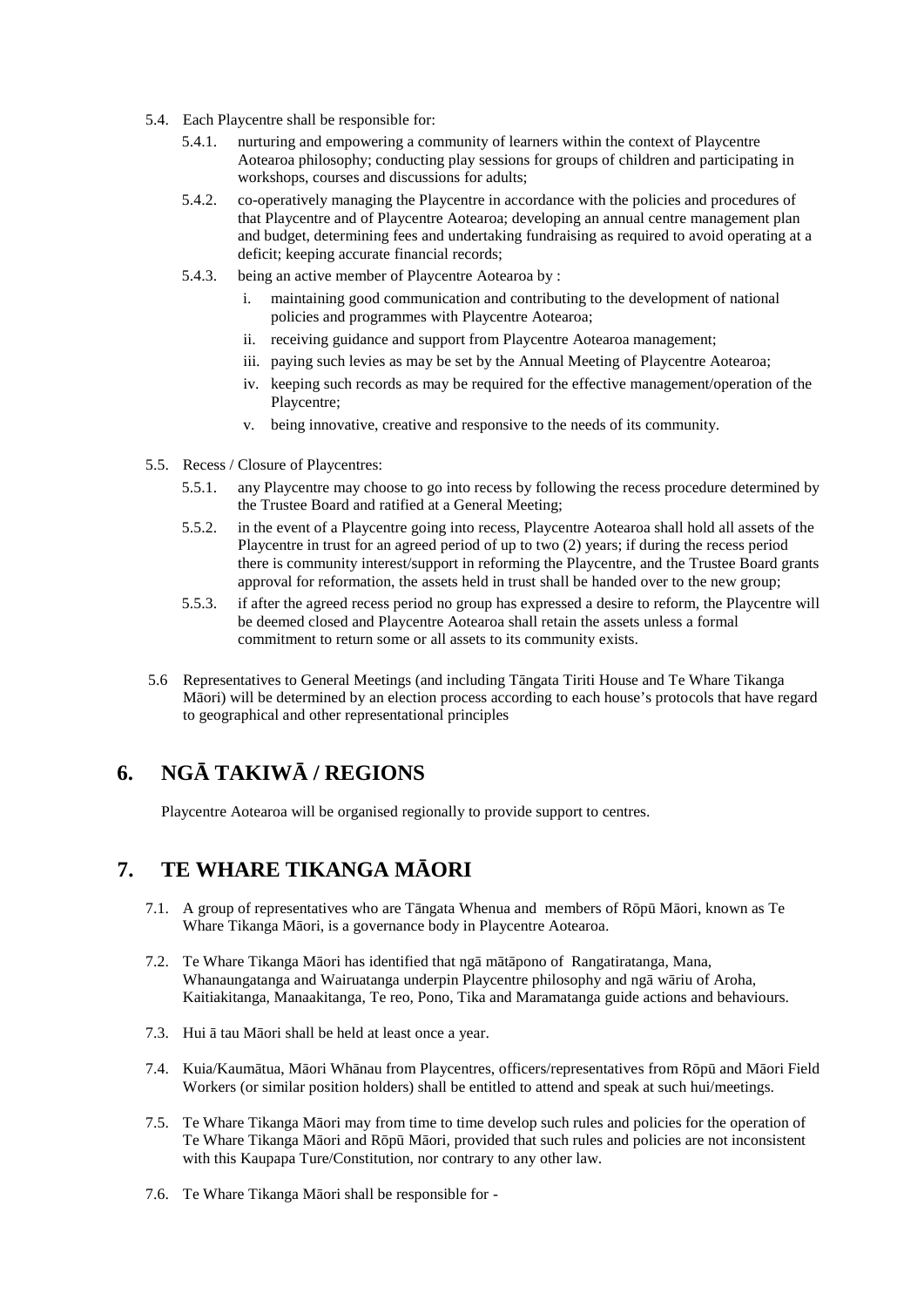- 7.6.1. supporting and guiding the establishment of  $R \nvert p \Delta$  M ori within Playcentre Aotearoa;
- 7.6.2. maintenance of tino rangatiratanga o te iwi M ori in Playcentre Aotearoa;
- 7.6.3. supporting the development of appropriate bicultural practices;
- 7.6.4. encouraging the use of te reo me tikanga M ori in Playcentre;
- 7.6.5. selection of a minimum of three (3) members up to a maximum of five (5) members of the Trustee Board and such other Officers as may be deemed necessary;
- 7.6.6. making proposals or recommendations on behalf of M ori members;
- 7.6.7. working in partnership with T ngata Tiriti House.

### **8. T NGATA TIRITI HOUSE**

- 8.1. A group of representatives who are T ngata Tiriti and centre members, or their nominated representatives, known as T ngata Tiriti House, is a governance body in Playcentre Aotearoa.
- 8.2. T ngata Tiriti House has identified that the principles of a family environment, a co-operative movement which fosters emergent leadership, community based, and valuing play as meaningful learning underpin Playcentre philosophy and the values that guide actions and behaviours include Generosity of Spirit, Respect, Endeavour, Compassion¸ Integrity and Cooperation.
- 8.3. T ngata Tiriti will communicate and consult with members between General Meetings.
- 8.4. T ngata Tiriti House may from time to time develop such rules and policies for the operation of its house, provided that such rules and policies are not inconsistent with this Kaupapa Ture/Constitution, nor contrary to any other law.
- 8.5. T ngata Tiriti House shall be responsible for:
	- 8.5.1. supporting and facilitating the development of remits, policy reviews and other participation in national issues
	- 8.5.2. celebrating and reflecting the diversity of culture within T ngata Tiriti House
	- 8.5.3. supporting the development of appropriate bicultural practices;
	- 8.5.4. encouraging the use of te reo me tikanga M ori in Playcentre Aotearoa;
	- 8.5.5. selecting of a minimum of three (3) members up to a maximum of five (5) members of the Trustee Board and other Officers as may be deemed necessary
	- 8.5.6. making proposals or recommendations on behalf of T ngata Tiriti members
	- 8.5.7. working in partnership with Te Whare Tikanga M ori

### **9. POARI WHAKAHAERE / TRUSTEE BOARD**

- 9.1. The Trustee Board shall consist of a minimum of six (6) and a maximum of ten (10) Trustees, maintaining/ensuring both houses have equal representation, including:
	- 9.1.1. the Co-Presidents endorsed pursuant to clauses 10.11.7.
	- 9.1.2. the Trustees endorsed pursuant to clauses 10.11.8 and 10.11.9 and
	- 9.1.3. such persons that may be co-opted pursuant to clause 9.8
- 9.2. The Trustee Board shall meet at least six (6) times per year.
- 9.3. The Trustees shall determine which other persons may attend and speak at Trustee Board meetings.
- 9.4. Subject to the direction of General Meetings of Playcentre Aotearoa, the responsibilities of the Trustee Board shall include:
	- 9.4.1. being guardians of the philosophy of Playcentre Aotearoa, always acting in the best interests of Playcentre Aotearoa and of Centre members and their children/tamariki;
	- 9.4.2. leading the development of the strategic direction and operational strategies of the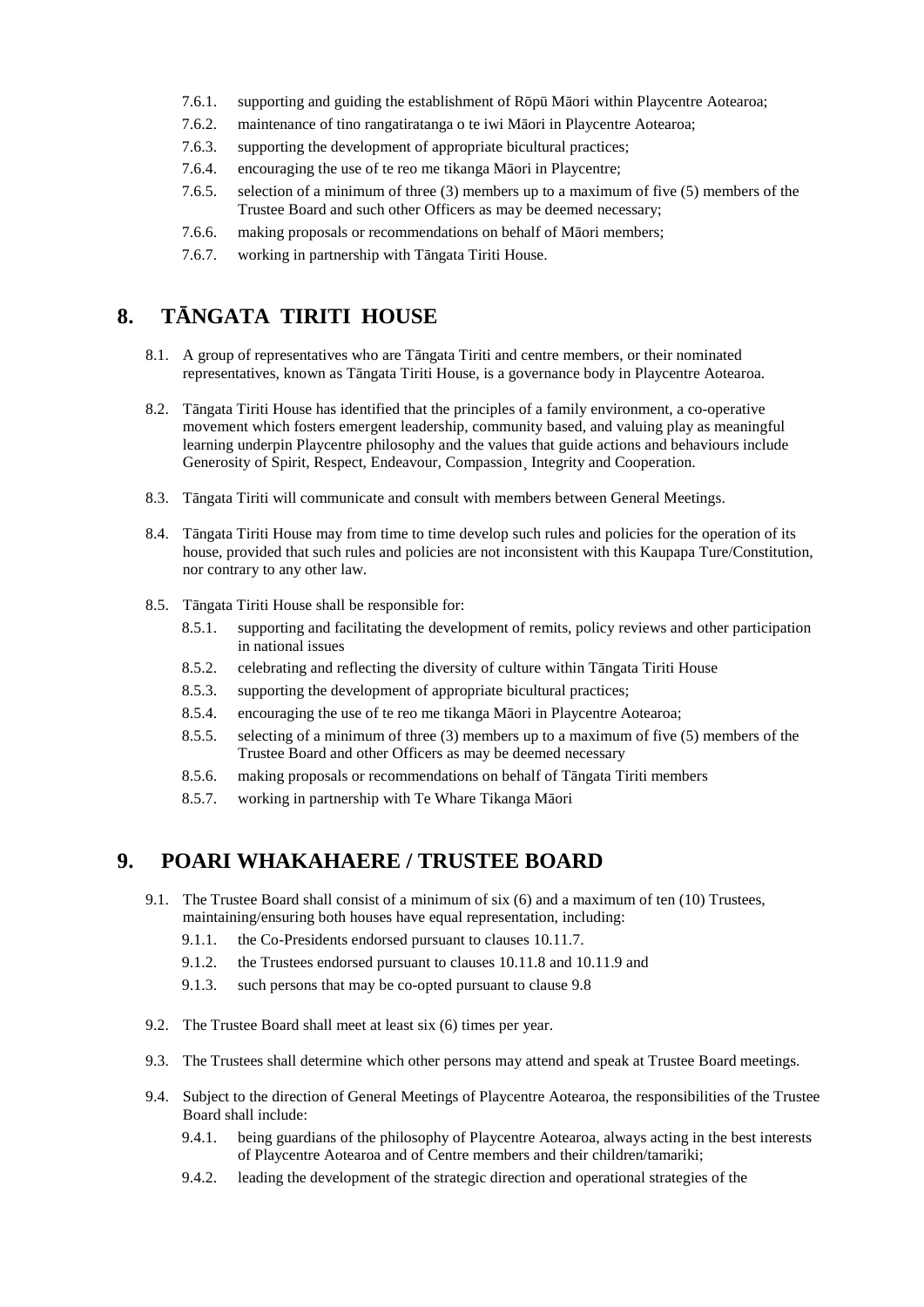organisation for approval at a General Meeting; ensuring the direction is relevant, achievable and responsive to needs;

- 9.4.3. providing leadership and direction to Playcentres, inspiring a shared vision, building commitment and trust;
- 9.4.4. maintaining oversight of the operations and the adult education programme of Playcentre Aotearoa;
- 9.4.5. policy consultation within Playcentre Aotearoa;
- 9.4.6. ensuring that the Budget and Annual Plan is prepared for approval at the General Meeting;
- 9.4.7. advocating for Playcentre Aotearoa on matters concerning families and Early Childhood Education;
- 9.4.8. fostering collaboration, modelling partnership, innovation, shared decision making and accountability;
- 9.4.9. performing the fiduciary and legal responsibilities of governance, ensuring sound internal control and management of risk;
- 9.4.10. providing wise stewardship of Playcentre Aotearoa assets and resources; and
- 9.4.11. setting standards for, and evaluating performance.
- 9.5. The Trustees may delegate any of their responsibilities to a committee or to a person. Such a committee or person will be bound by the objects of Playcentre Aotearoa and any terms or conditions of the delegation set by the Trustee Board. The Trustee Board may revoke such delegation at will.
- 9.6. The Trustee Board may regulate their own procedures; this may include holding meetings by communication technology and recording decisions by written resolution or circulated electronically without the need for a kanohi ki te kanohi / face to face meeting.
- 9.7. Consensus decision making shall be the primary method for reaching an acceptable outcome, but where consensus does not produce a decision each Trustee shall be entitled to one (1) vote.
- 9.8. The Trustee Board shall have power to co-opt up to two (2) non-voting members for specific tasks; the Trustee Board shall use its best endeavours to identify persons who have the skills, qualifications and experience required and follow due process to co-opt an appropriate person for a specific term; members shall be informed of any such co-option.
- 9.9. The Trustee Board may act notwithstanding any vacancy which may occur.
- 9.10. The quorum for Trustee Board meetings shall be four (4) Trustees and must include representation from each house.
- 9.11. Notices of the date, time and place of the Trustee Board meetings and the business to be transacted there at shall be forwarded to Trustees at least one (1) week before such a meeting.
- 9.12. Trustees are expected to declare a conflict of interest relative to any matter in which they, or an associated third party, may have a pecuniary interest. Such Trustees shall not participate in decision making relating to, nor materially influence, any contract or arrangement in which they may be so interested.
- 9.13. The decision of the Trustee Board on the interpretation or application of the Kaupapa Ture/Constitution shall be binding and conclusive on all members until revoked at a General Meeting.

### 10. NG HUI / MEETINGS

- 10.1. The General Meetings are the Annual General Meeting and any Special General Meetings.
- 10.2. Delegates appointed by T ngata Tiriti and T ngata Whenua under clause 5.6 and Officers, National Life Members and invited guests shall be entitled to attend and speak at meetings of Playcentre Aotearoa.
- 10.3. General Meetings of Playcentre Aotearoa shall be facilitated by a person(s) appointed by the Trustee Board.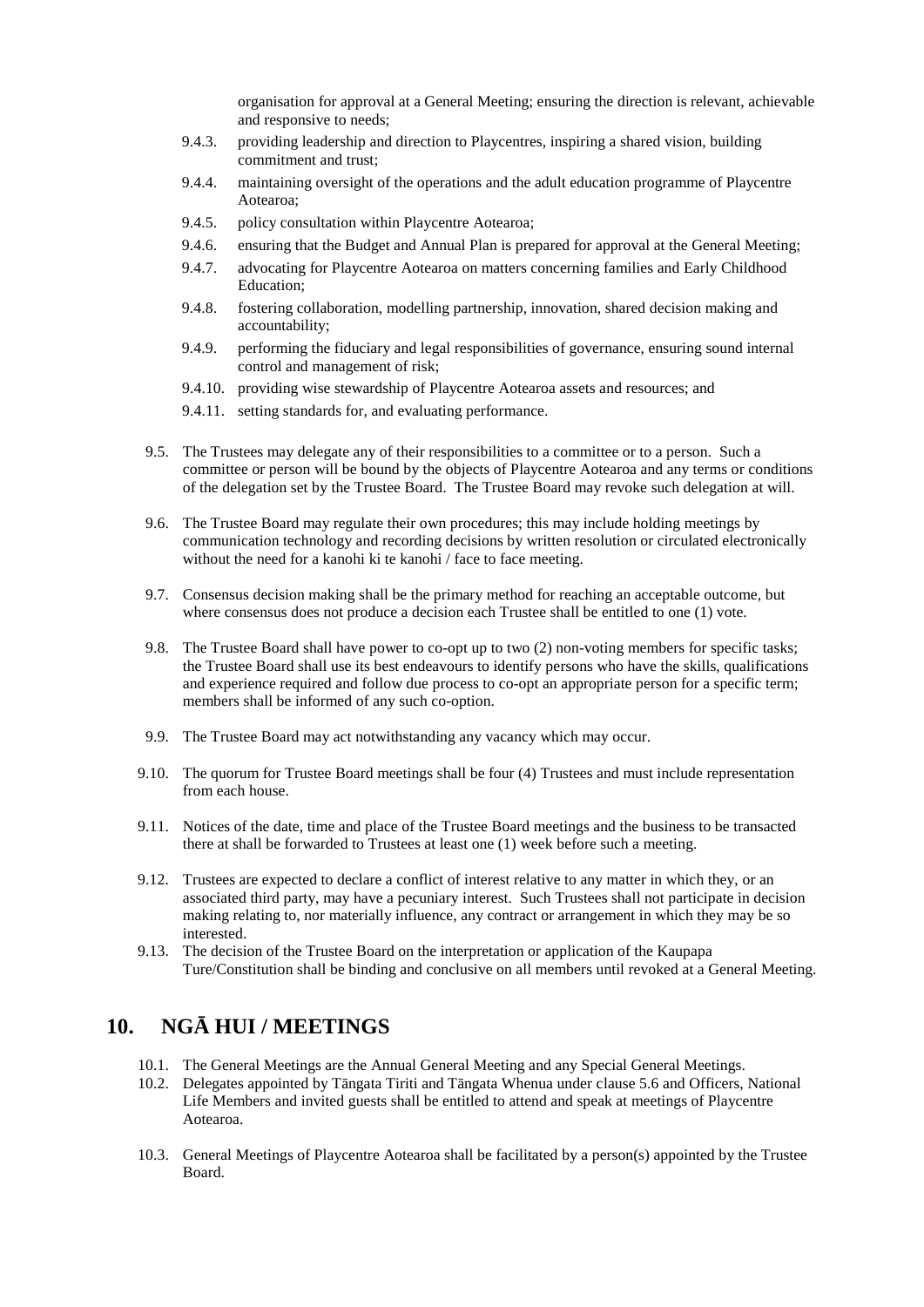- 10.4. A General Meeting may be held in person or via communication technology;
	- 10.4.1. at one venue or
	- 10.4.2. as a series of Meetings where each meeting receives the same information and considers the same agenda, and at least two officers are present, and each such series of Meetings shall constitute one General Meeting
- 10.5. Representatives to General Meetings will be determined by an election process according to each house's protocols with regard to geographical and other representational principles.
- 10.6. The maximum number of delegates in each house shall be equivalent to 1 for every 20 centres of Playcentre Aotearoa or part there of.
- 10.7. Each house shall set its own quorum for General Meetings.
- 10.8. The quorum for General Meetings shall be met when the quorum for both houses are met.
- 10.9. Notices of the date, time and place of General Meetings and the nature of the business to be conducted shall be forwarded to delegates and to each Playcentre and R $p$ <sup>M</sup> ori at least eight (8) weeks before the General Meeting. It shall be the duty of each Playcentre and  $R<sub>p</sub>$  M ori to ensure that wh nau/adults receive notice of any General Meeting.

#### 10.10. **Annual General Meetings shall:**

- 10.10.1. be held within three months of the end of financial year;
- 10.10.2. receive the Annual Report;
- 10.10.3. consider the audited Financial Statements;
- 10.10.4. consider the strategic direction of Playcentre Aotearoa by confirming key outcomes, goals and priorities;
- 10.10.5. consider the policies developed by the Trustee Board;
- 10.10.6. consider the budget and determine the levy to be paid by Playcentres;
- 10.10.7. endorse the Co-Presidents selected by each House;
- 10.10.8. endorse up to four  $(4)$  Trustees selected by Te Whare Tikanga M ori;
- 10.10.9. endorse up to four (4) Trustees selected by T ngata Tiriti House;
- 10.10.10. appoint an Auditor, and an Honorary Legal Advisor;
- 10.10.11. consider any remits that have met the requirements of clause 11.6.;
- 10.10.12. confer National Life Membership as appropriate.
- 10.10.13. consider any other business properly the subject of discussion.

#### 10.11. **Ng Hui Ohorere / Special General Meetings:**

- 10.11.1. may be called either on the direction of the Trustees or at the request of at least 10% of Playcentres or  $R$  p  $M$  ori;
- 10.11.2. requires the giving of at least four (4) weeks' notice of such a meeting stating the intended purpose, to all Playcentres and  $R$   $p$  M ori;
- 10.11.3. shall only consider that business for which it was specifically called.

### **11. WHAKATAKOTORANGA WHAKAARO / DECISION MAKING**

- 11.1. Decisions will be made by T ngata Tiriti and Te Whare Tikanga M ori, in partnership. Each house shall determine their own structure and processes.
- 11.2. Consensus shall be the primary method for reaching an acceptable outcome for any proposal, with the exception of the election of Officers, alterations to the Kaupapa Ture/Constitution and conferring Life Membership.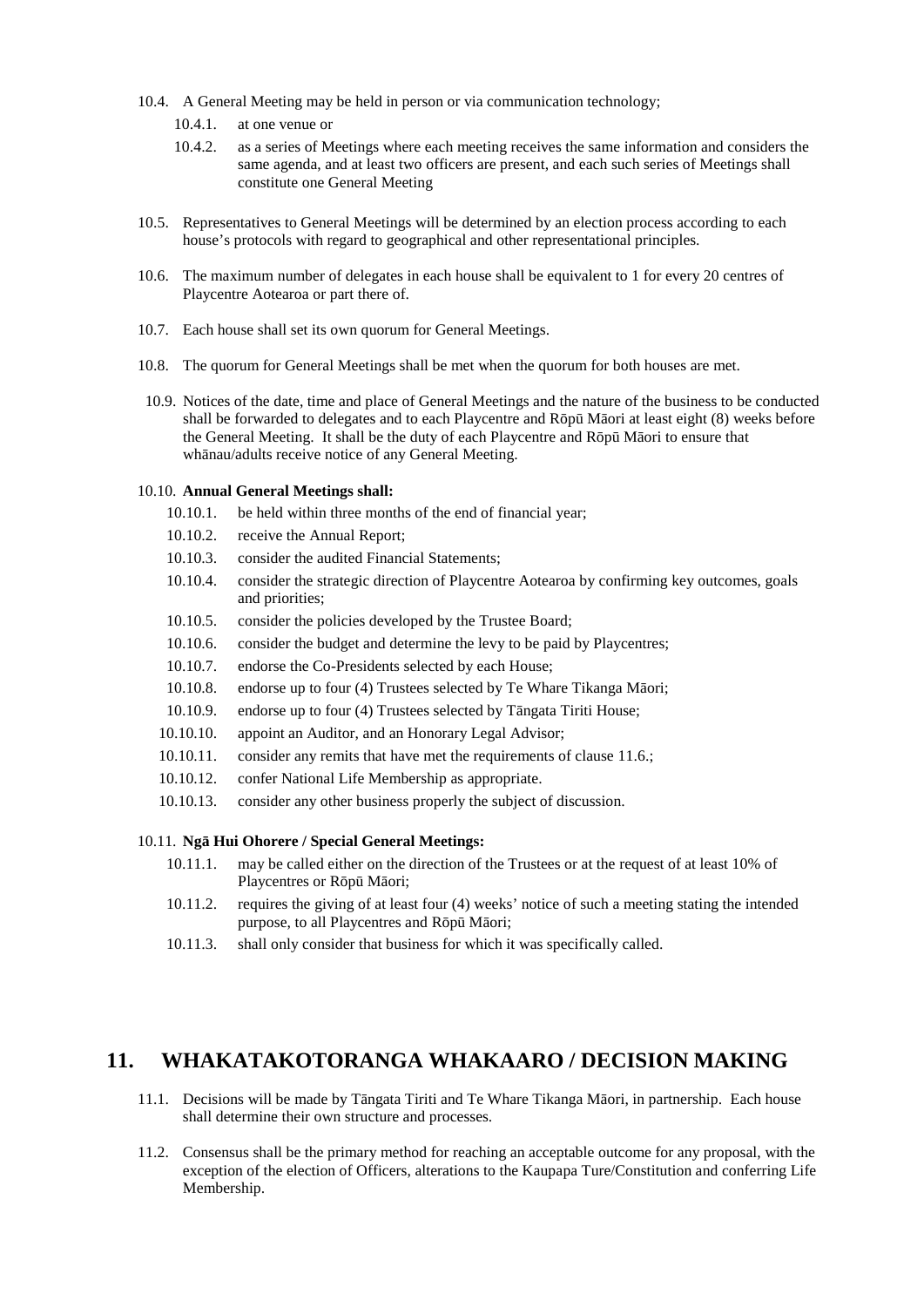- 11.3. Co-operative development of decisions shall ensure that outcomes are centre driven and reflect partnership and open participation.
- 11.4. Where Playcentre Aotearoa cannot reach a decision, in the time available, the status quo shall remain and the following options shall be considered:
	- 11.4.1. suspend deliberation pending further information/research;
	- 11.4.2. delegate the decision to the Trustee Board;
	- 11.4.3. agree to use the formal voting process detailed in clause 11.5.

#### 11.5. **Formal voting within Playcentre Aotearoa shall be as follows:**

- 11.5.1. postal or electronic ballot with each Playcentre,  $R \nvert p \Delta$  M ori entitled to 1 vote each;
- 11.5.2. the National Office shall forward copies of the relevant question/motion, within two (2) weeks of the meeting for consideration by Playcentres,  $R \, p \, M$  ori;
- 11.5.3. a valid vote requires the participation of at least 60% of Playcentres and 60% of R  $p$ M ori:
- 11.5.4. the question/motion shall be agreed if, of those participating in the vote, 70% of Playcentres and  $70\%$  of R  $p$  M ori are in favour .
- 11.5.5. a recount may be called at the request of at least  $10\%$  of Playcentres, or at least  $10\%$  of R $p$ Māori, provided that such a request is received at the National Office within 6 weeks of the announcement of the result;

#### 11.6. **Ngā Rīmiti / Remits**

- 11.6.1. Remits determining the policies and direction of the organisation may be proposed by Playcentres,  $R$   $p$  M ori, the Trustee Board or by either House.
- 11.6.2. All remits for consideration by the General Meeting shall be in the form of a resolution, and must be accompanied by a brief summary of arguments in support.
- 11.6.3. Remits must reach the National Office at least twelve (12) weeks before the General Meeting and shall be forwarded to the Trustee Board prior to distributing to all delegates, Playcentres and  $R$  p  $M$  ori at least eight (8) weeks before such meeting.

#### 11.7. **K** whiringa P ti O Ng piha / Election of Officers

- 11.7.1. Te Whare Tikanga M ori and T ngata Tiriti House shall each determine their processes for selecting their representatives;
- 11.7.2. Persons with Playcentre experience, provided they are not disqualified by law from holding office, and providing they are not employed or contracted to the organisation or any subsidiary group for more than 520 hours per year shall be eligible for selection
- 11.7.3. All selected persons/individuals, shall serve a term of two (2) years with half of the Trustee Board retiring every year, ensuring both houses are equally represented at all times. Selected persons/individuals shall be eligible for re-election provided that a maximum term of four (4) years in any one position is not exceeded.
- 11.7.4. The Co-Presidents shall retire at the completion of their two (2) year term but shall be eligible for re-election provided that the maximum term of four (4) years for any Co- President is not exceeded.-
- 11.7.5. If any Trustee Board position remains unfilled at the General Meeting the Trustees shall consult with the house from which the vacancy arises before appointing a suitable person to fill such a vacancy.

### **12. WHAKARITE P TEA / FINANCES**

- 12.1. All monies received on behalf of Playcentre Aotearoa shall be paid into its bank account and an income, benefit or advantage shall be applied to the objects of Playcentre Aotearoa.
- 12.2. Assets, including land and buildings, shall at all times be vested in a Playcentre or Playcentre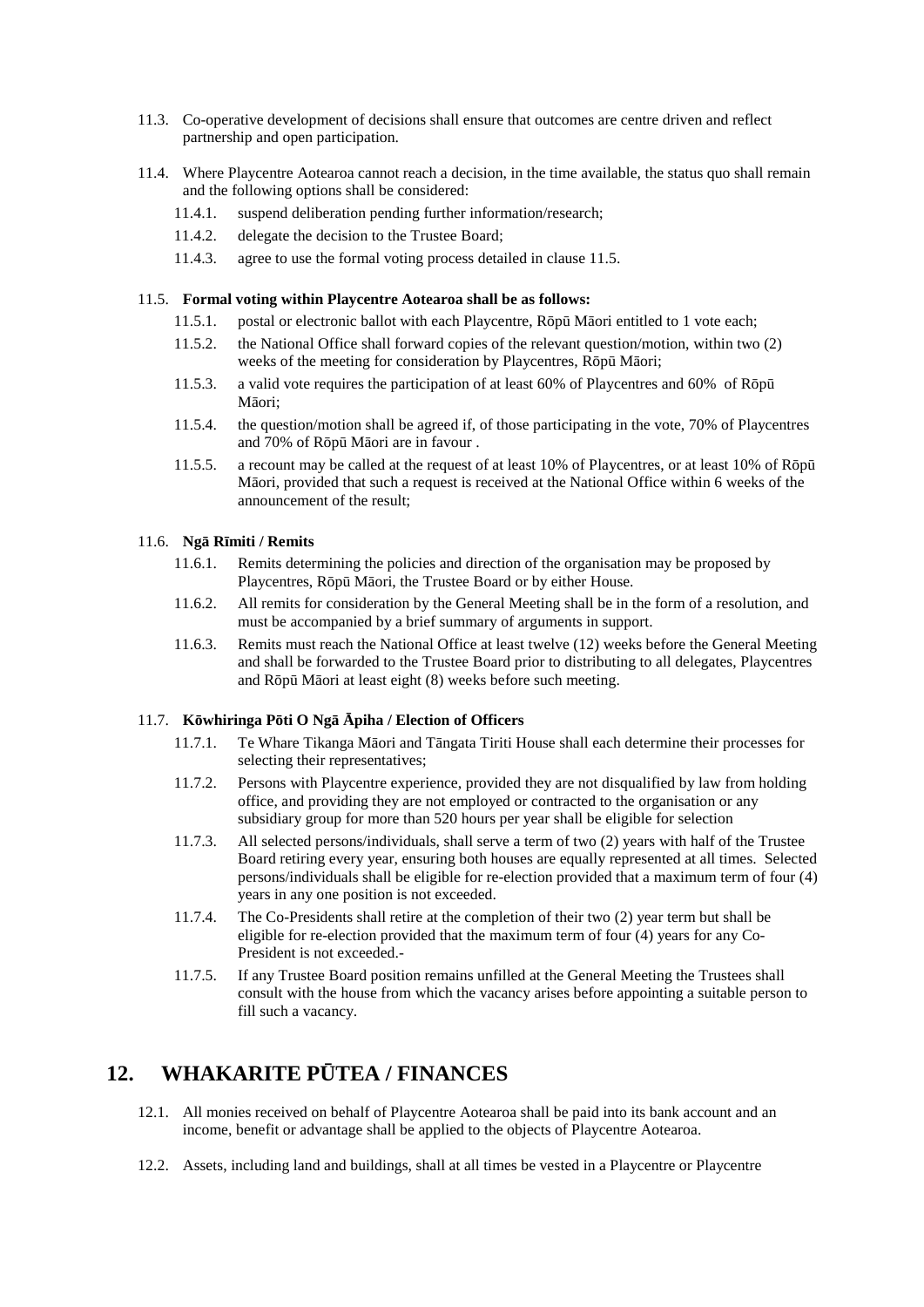Aotearoa; in the event of a Playcentre being wound up, closed or disaffiliated, any assets shall revert to the national body in the absence of any agreement to the contrary.

- 12.3. Officers shall be entitled to receive such honorarium as determined by the General Meeting and to be reimbursed for any reasonable actual expenses incurred by them on behalf of Playcentre Aotearoa.
- 12.4. No Officer, or any person associated with an Officer, shall participate in or materially influence any decision made in respect of any payment to, or on behalf of, that member or associated person of any income, benefit or advantage whatsoever.
- 12.5. Playcentre Aotearoa may hold funds on trust for charitable purposes as Designated Trust Funds.
- 12.6. Any surplus funds not required for immediate use by Playcentre Aotearoa may be invested in such investments as are authorised under the statement of investment policies and objects (SIPO) developed by the Trustee Board.

### **13. INIHUATIA / INDEMNITY**

- 13.1. No Officer shall be liable for the acts or defaults of any other Officer or any loss occasioned thereby, unless occasioned by their wilful default or their wilful acquiescence.
- 13.2. Officers shall be indemnified by Playcentre Aotearoa for all liabilities and costs incurred by them in the proper performance of their functions and duties, other than as a result of their wilful default.
- 13.3. All assets of the Playcentre Aotearoa are to be fully covered by insurance.

# 14. TE WHAKAREREK TANGA TURE / ALTERATION OF THE **CONSTITUTION AND RULES**

- 14.1. The Kaupapa Ture/Constitution may only be altered by agreement of at least 80% of Playcentres, and at least  $80\%$  of R p M ori.
- 14.2. Proposed alterations to the Kaupapa Ture/Constitution shall follow the same process as in clause 11.6.
- 14.3. Once a constitutional remit has been formally accepted for discussion it may not be amended.
- 14.4. No alterations to the Kaupapa Ture/Constitution shall be made that have the effect of altering the charitable status or purpose of Playcentre Aotearoa. The provisions and effect of this sub clause shall not be removed from this document and shall be included and implied into any document replacing this document.
- 14.5. Officers may develop rules and policies for the management of the organisation or other matters which Officers think fit, provided that such rules and policies are not inconsistent with the Kaupapa Ture/Constitution, nor contrary to the Charitable Trusts Act or any other law.
- 14.6. The rules and policies may be repealed, altered or added at a General Meeting of Playcentre Aotearoa.

### **15. TOREMI / LIQUIDATION**

- 15.1. Playcentre Aotearoa may be wound up if, a resolution to this effect is passed in the following manner:
	- 15.1.1. carried by at least 80% of Playcentres, and at least 80% of R p M ori entitled to vote; and
	- 15.1.2. confirmed by at least 80% of Playcentres, and at least 80% of R  $\,p\,$  M ori by a subsequent resolution voted on at least four (4) weeks later, and not later than six (6) weeks after the first vote.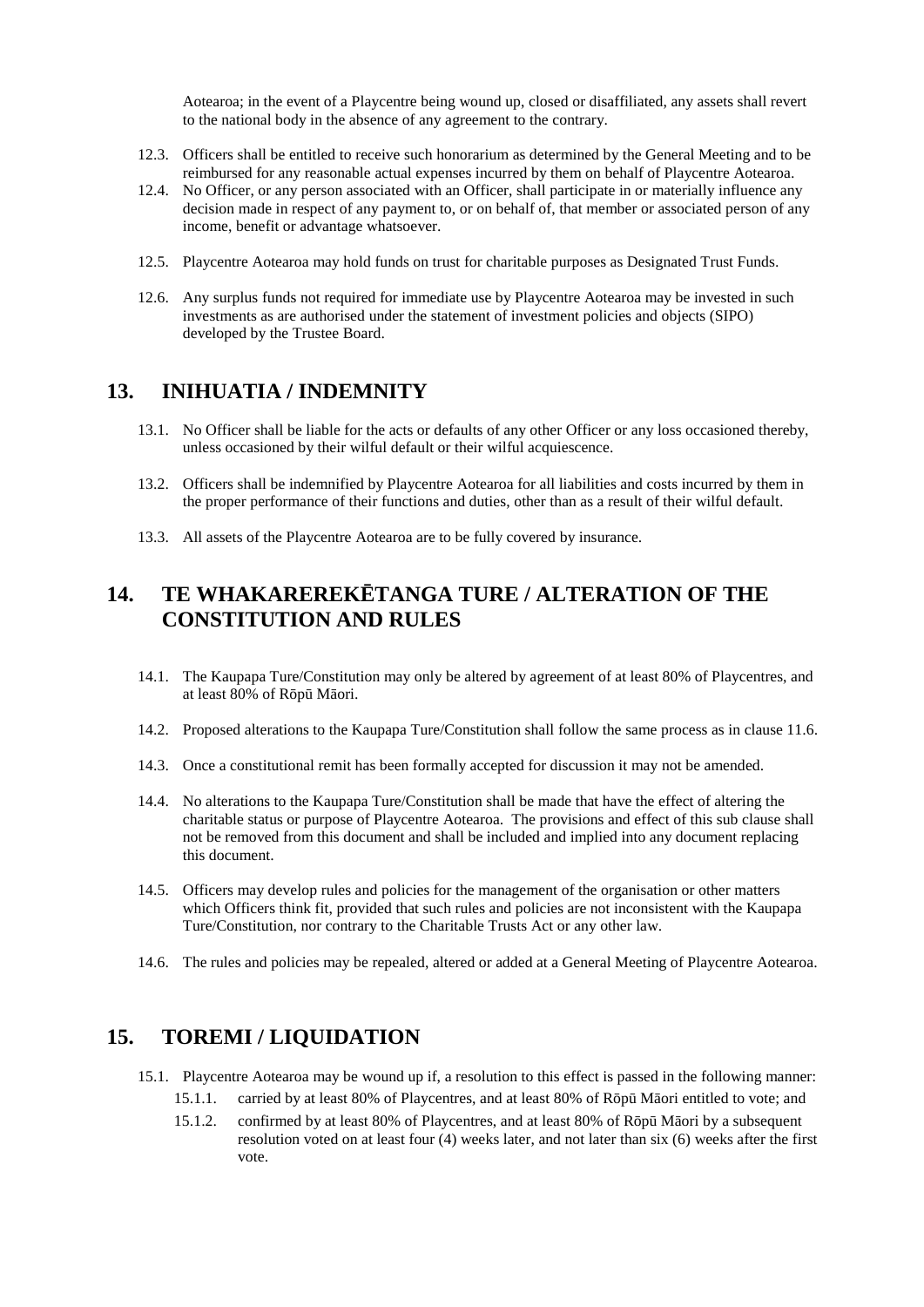- 15.1.3. for the avoidance of doubt, these resolutions will be voted on electronically or by postal vote and not at a meeting. These resolutions are deemed to be made at a Special General Meeting
- 15.2. The High Court may order Playcentre Aotearoa to be put into liquidation, under Section 25 (1) of the Charitable Trusts Act 1957.
- 15.3. If there remains after the payment of all costs, debts and liabilities any assets whatsoever, the same shall be given or transferred to a charity or charities within New Zealand whose objects are similar to the objects of Playcentre Aotearoa.
- 15.4. Disposal of assets shall be determined at a General Meeting at or before the time of dissolution; or in default by the High Court of New Zealand.
- 15.5. No property may be paid to or distributed amongst members of Playcentre Aotearoa.

### 16. TE TOHUNG TAHI / COMMON SEAL

- 16.1. The Common Seal of Playcentre Aotearoa (if any) will be kept in the custody and control of the National Administrator, or such other Officer appointed by the Trustee Board.
- 16.2. When required, the Common Seal will be affixed to any document following a resolution of the Trustee Board and will be signed by the Co-Presidents, or a Co-President and one other Trustee appointed by the Trustee Board to do so.

### 17. NGARO NG MEA / MATTERS NOT PROVIDED FOR

In the event of any matter not provided for, or not fully provided for, by the Kaupapa Ture/Constitution, that needs to be decided, the matter may be dealt with and decided by the Trustees and ratified at a meeting of Playcentre Aotearoa .

### **18. KOREWHAKARONGO / NON COMPLIANCE**

In the event of non-compliance with the Kaupapa Ture/Constitution due to circumstances beyond the control of the Officers, a special meeting of Playcentre Aotearoa shall be called to determine the course of action to be taken.

### 19. **WHAKAM RAMATANGA / DEFINITIONS**

19.1. In this Kaupapa Ture/Constitution:

**Designated Trust Fund** means any fund held for charitable purposes set out in Schedule One

**General Meeting** means an Annual Meeting or a Special General Meeting.

- **Officer** means:
	- (a) a member of the Trustee Board;
	- (b) any other selected officer as agreed by the Annual General meeting

**R** p M ori means any group accepted and acknowledged as such by Te Whare Tikanga M ori in accordance with its tikanga/rules and policies and kawa/protocols.

**T ngata Whenua** means people of the land, Iwi/M ori.

**Te Whare Tikanga M ori** means a forum for T ngata Whenua.

**T ngata Tiriti** means people of all other cultures in Aotearoa New Zealand, excluding T ngata Whenua.

**T ngata Tiriti House** means a forum for Tangata Tiriti.

**Trustee Board** means a forum for the Trustees constituted under clauses in section 9

19.2 In this Kaupapa Ture/Constitution, a reference to: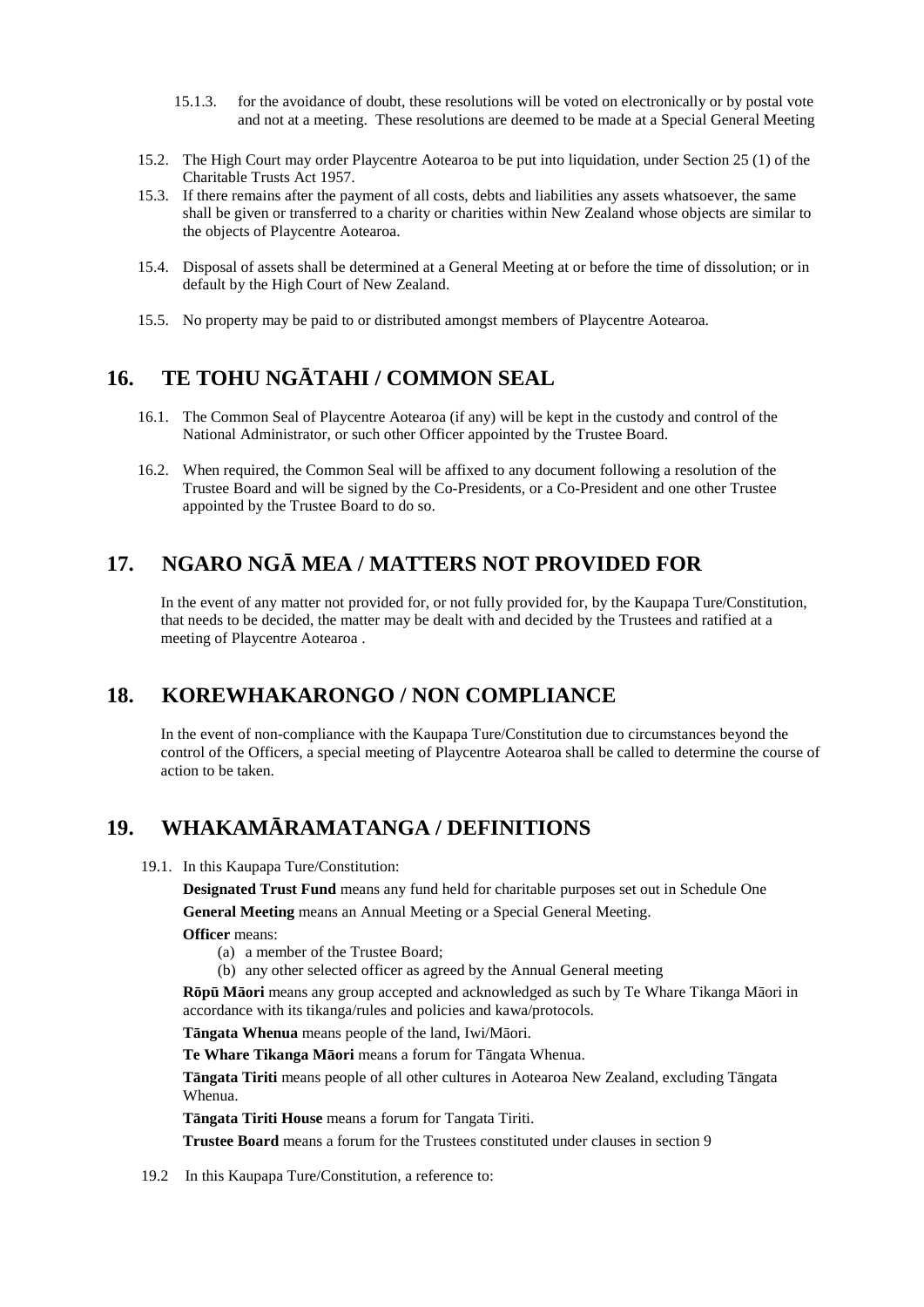- 19.2.1. one gender includes the other gender;
- 19.2.2. the singular includes the plural and vice versa;
- 19.2.3 legislation includes amendments to and re-enactments of the legislation.
- 19.3 The M ori language used in this Kaupapa Ture/Constitution is sourced from the M ori Language Commission.

# **SCHEDULE ONE: DESIGNATED TRUST FUNDS**

Playcentre Aotearoa may hold funds as the Gwen Somerset Trust Fund on the following terms:

### **SOMERSET TRUST**

- 1. THIS TRUST DEED is made the day of 1972 by THE NEW ZEALAND PLAYCENTRE FEDERATION INCORPORATED (hereinafter termed "the federation") a body duly Incorporated under the provisions of the Charitable Trusts Act 1957:
- 2. WHEREAS Mrs. G.L. Somerset of Wellington a sometime officer of the federation has paid the federation the sum of \$2,000.00 to be held upon the trusts hereinafter declared:
- 3. NOW the federation HEREBY DECLARES that it holds the said sum of \$2,000.00 and such other monies as may be paid to it for such purposes and such of its own funds as itmay apply to such purposes (the amount so held by the federation from time to time being hereinafter termed "the trust fund") upon the following trusts namely:
	- 3.1 The trust fund shall be known as "the Gwen Somerset Trust".
	- 3.2 The federation shall invest the trust fund in any manner authorised by law for the investment of trust funds.
	- 3.3 The federation shall either accumulate the income to arise from suchinvestment and hold such accumulations as accretion to capital or shall apply so much of such income as it may from time to time think fit:
		- 3.3.1 in making payments to enable or assist to travel beyond New Zealand persons who in the opinion of the federation have such qualificationsin preschool education that their visiting preschool organisations abroad would be beneficial to those organisations or to the federation and its constituent associations;
		- 3.3.2 (to the extent that in the opinion of the federation the object set out in the previous subclause may from time to time be impractical) in making payments to promote the general charitable purposes of the federation and its constituent associations.
	- 3.4 The federation may from time to time apply such part or parts as itthinks fit of the capital of the trust fund towards the objects set forth in the previous clause.
	- 3.5 The federation may by resolution of its national executive delegate allor any of its powers in relation to the trust fund to a committee whose constitution and term of office shall be defined by such resolution and on such terms as to consultation with and report to the federation and its constituent associations as may be defined by such resolution but such committee shall have power to apply the capital of the trust fund towards the objects of the trust only to the extent that it is specifically so authorised by resolution of the national executive of the federation.
- 4 IN WITNESS WHEREOF these presents have been executed the day and year first above written

| 5 THE COMMON SEAL of THE NEW ZEALAND PLAYCENTRE |  |
|-------------------------------------------------|--|
| FEDERATION INCORPORATED was hereunto            |  |
| affixed in the present of:                      |  |